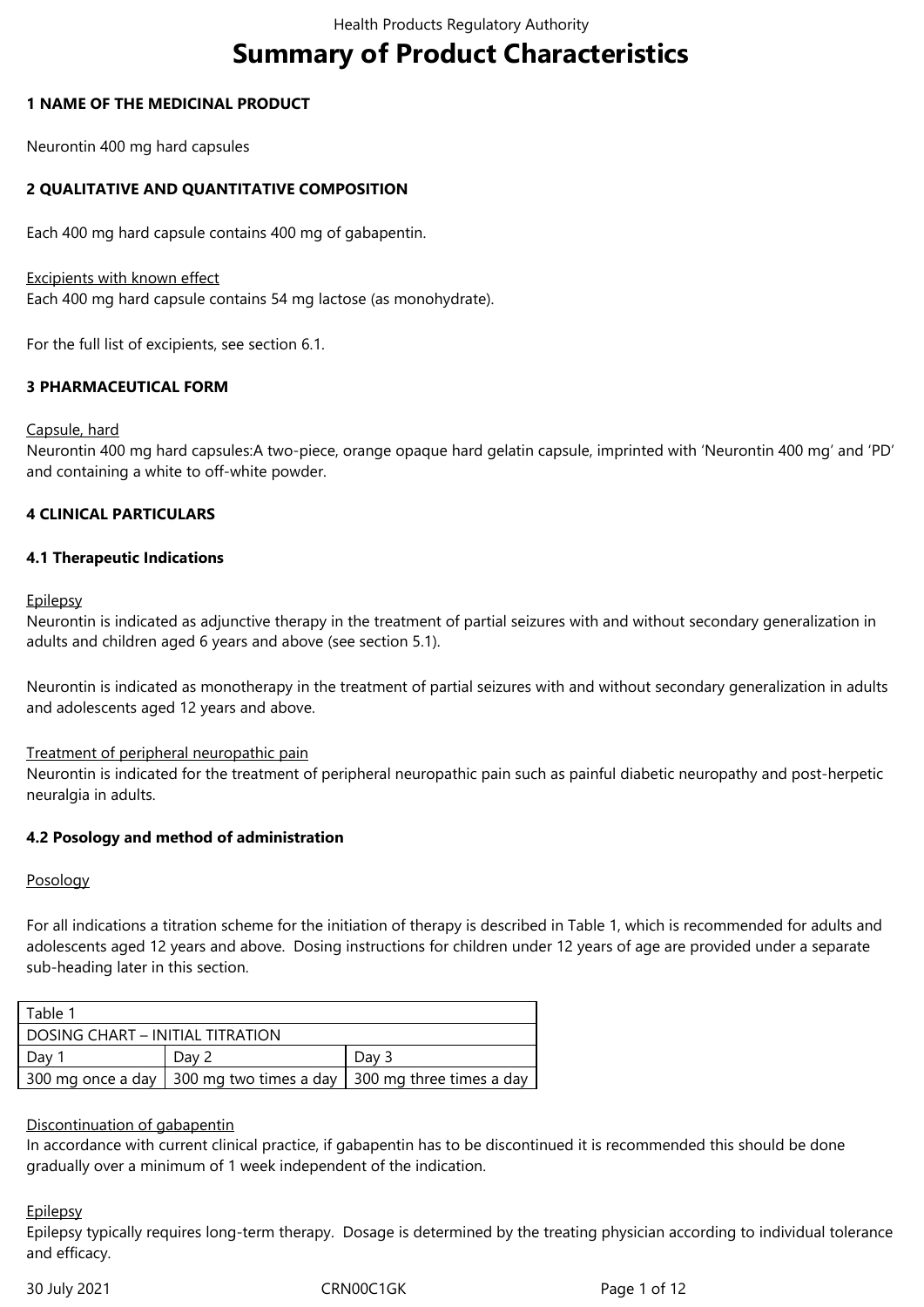# *Adults and adolescents*

In clinical trials, the effective dosing range was 900 to 3600 mg/day. Therapy may be initiated by titrating the dose as described in Table 1 or by administering 300 mg three times a day (TID) on Day 1. Thereafter, based on individual patient response and tolerability, the dose can be further increased in 300 mg/day increments every 2-3 days up to a maximum dose of 3600 mg/day. Slower titration of gabapentin dosage may be appropriate for individual patients. The minimum time to reach a dose of 1800 mg/day is one week, to reach 2400 mg/day is a total of 2 weeks, and to reach 3600 mg/day is a total of 3 weeks. Dosages up to 4800 mg/day have been well tolerated in long-term open-label clinical studies. The total daily dose should be divided in three single doses, the maximum time interval between the doses should not exceed 12 hours to prevent breakthrough convulsions.

#### *Children aged 6 years and above*

The starting dose should range from 10 to 15 mg/kg/day and the effective dose is reached by upward titration over a period of approximately three days. The effective dose of gabapentin in children aged 6 years and older is 25 to 35 mg/kg/day. Dosages up to 50 mg/kg/day have been well tolerated in a long-term clinical study. The total daily dose should be divided in three single doses, the maximum time interval between doses should not exceed 12 hours.

It is not necessary to monitor gabapentin plasma concentrations to optimize gabapentin therapy. Further, gabapentin may be used in combination with other antiepileptic medicinal products without concern for alteration of the plasma concentrations of gabapentin or serum concentrations of other antiepileptic medicinal products.

#### Peripheral neuropathic pain

#### *Adults*

The therapy may be initiated by titrating the dose as described in Table 1. Alternatively, the starting dose is 900 mg/day given as three equally divided doses. Thereafter, based on individual patient response and tolerability, the dose can be further increased in 300 mg/day increments every 2-3 days up to a maximum dose of 3600 mg/day. Slower titration of gabapentin dosage may be appropriate for individual patients. The minimum time to reach a dose of 1800 mg/day is one week, to reach 2400 mg/day is a total of 2 weeks, and to reach 3600 mg/day is a total of 3 weeks.

In the treatment of peripheral neuropathic pain such as painful diabetic neuropathy and post-herpetic neuralgia, efficacy and safety have not been examined in clinical studies for treatment periods longer than 5 months. If a patient requires dosing longer than 5 months for the treatment of peripheral neuropathic pain, the treating physician should assess the patient's clinical status and determine the need for additional therapy.

#### Instruction for all areas of indication

In patients with poor general health, i.e., low body weight, after organ transplantation etc., the dose should be titrated more slowly, either by using smaller dosage strengths or longer intervals between dosage increases.

#### Elderly (over 65 years of age)

Elderly patients may require dosage adjustment because of declining renal function with age (see Table 2). Somnolence, peripheral oedema and asthenia may be more frequent in elderly patients.

#### Renal impairment

Dosage adjustment is recommended in patients with compromised renal function as described in Table 2 and/or those undergoing haemodialysis. Gabapentin 100 mg capsules can be used to follow dosing recommendations for patients with renal insufficiency.

| Table 2                                                |                                        |  |  |
|--------------------------------------------------------|----------------------------------------|--|--|
| Dosage of Gabapentin in Adults Based on Renal Function |                                        |  |  |
| Creatinine Clearance (mL/min)                          | Total Daily Dose <sup>a</sup> (mg/day) |  |  |
| $\geq 80$                                              | 900-3600                               |  |  |
| $50 - 79$                                              | 600-1800                               |  |  |
| $30 - 49$                                              | 300-900                                |  |  |
| $15 - 29$                                              | $150^b - 600$                          |  |  |
| $< 15$ <sup>c</sup>                                    | $150^b - 300$                          |  |  |

<sup>a</sup> Total daily dose should be administered as three divided doses. Reduced dosages are for patients with renal impairment (creatinine clearance < 79 mL/min).

30 July 2021 CRN00C1GK Page 2 of 12 <sup>b</sup>The 150 mg daily dose to be administered as 300 mg every other day.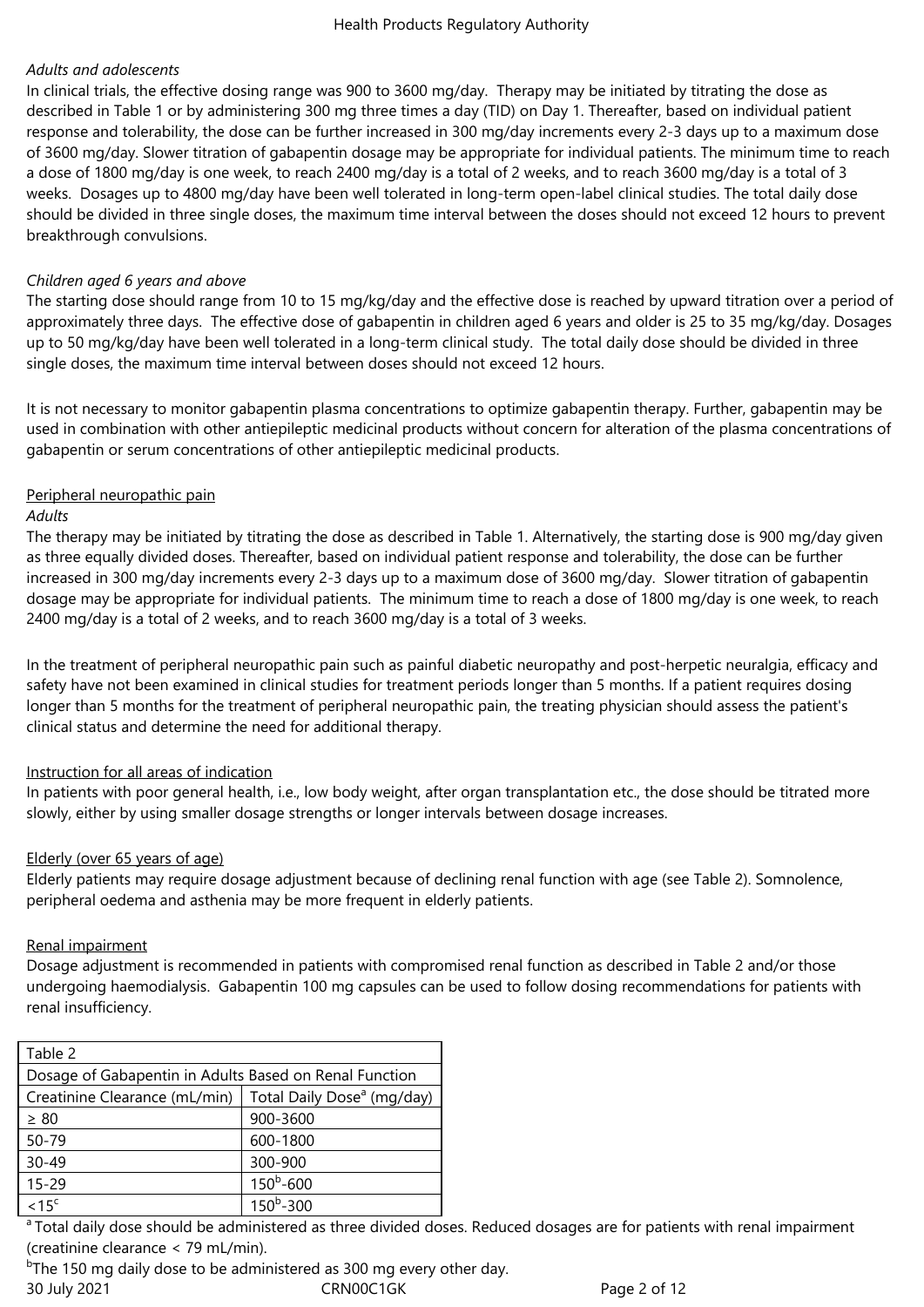$c_F$  For patients with creatinine clearance <15 mL/min, the daily dose should be reduced in proportion to creatinine clearance (e.g., patients with a creatinine clearance of 7.5 mL/min should receive one-half the daily dose that patients with a creatinine clearance of 15 mL/min receive).

#### Use in patients undergoing haemodialysis

For anuric patients undergoing haemodialysis who have never received gabapentin, a loading dose of 300 to 400 mg, then 200 to 300 mg of gabapentin following each 4 hours of haemodialysis, is recommended. On dialysis-free days, there should be no treatment with gabapentin.

For renally impaired patients undergoing haemodialysis, the maintenance dose of gabapentin should be based on the dosing recommendations found in Table 2. In addition to the maintenance dose, an additional 200 to 300 mg dose following each 4-hour haemodialysis treatment is recommended.

#### Method of administration

For oral use.

Gabapentin can be given with or without food and should be swallowed whole with sufficient fluid-intake (e.g. a glass of water).

#### **4.3 Contraindications**

Hypersensitivity to the active substance or to any of the excipients listed in section 6.1.

#### **4.4 Special warnings and precautions for use**

#### Drug Rash with Eosinophilia and Systemic Symptoms (DRESS)

Severe, life-threatening, systemic hypersensitivity reactions such as Drug rash with eosinophilia and systemic symptoms (DRESS) have been reported in patients taking antiepileptic drugs including gabapentin (see section 4.8). It is important to note that early manifestations of hypersensitivity, such as fever or lymphadenopathy, may be present even though rash is not evident. If such signs or symptoms are present, the patient should be evaluated immediately. Gabapentin should be discontinued if an alternative etiology for the signs or symptoms cannot be established.

#### **Anaphylaxis**

Gabapentin can cause anaphylaxis. Signs and symptoms in reported cases have included difficulty breathing, swelling of the lips, throat, and tongue, and hypotension requiring emergency treatment. Patients should be instructed to discontinue gabapentin and seek immediate medical care should they experience signs or symptoms of anaphylaxis (see section 4.8).

#### Suicidal ideation and behaviour

Suicidal ideation and behaviour have been reported in patients treated with anti-epileptic agents in several indications. A meta-analysis of randomised placebo controlled trials of anti-epileptic drugs has also shown a small increased risk of suicidal ideation and behaviour. The mechanism of this risk is not known and the available data do not exclude the possibility of an increased risk for gabapentin.

Patients should be monitored for signs of suicidal ideation and behaviours and appropriate treatment should be considered. Patients (and caregivers of patients) should be advised to seek medical advice should signs of suicidal ideation or behaviour emerge.

#### Acute pancreatitis

If a patient develops acute pancreatitis under treatment with gabapentin, discontinuation of gabapentin should be considered (see section 4.8).

#### Seizures

30 July 2021 CRN00C1GK Page 3 of 12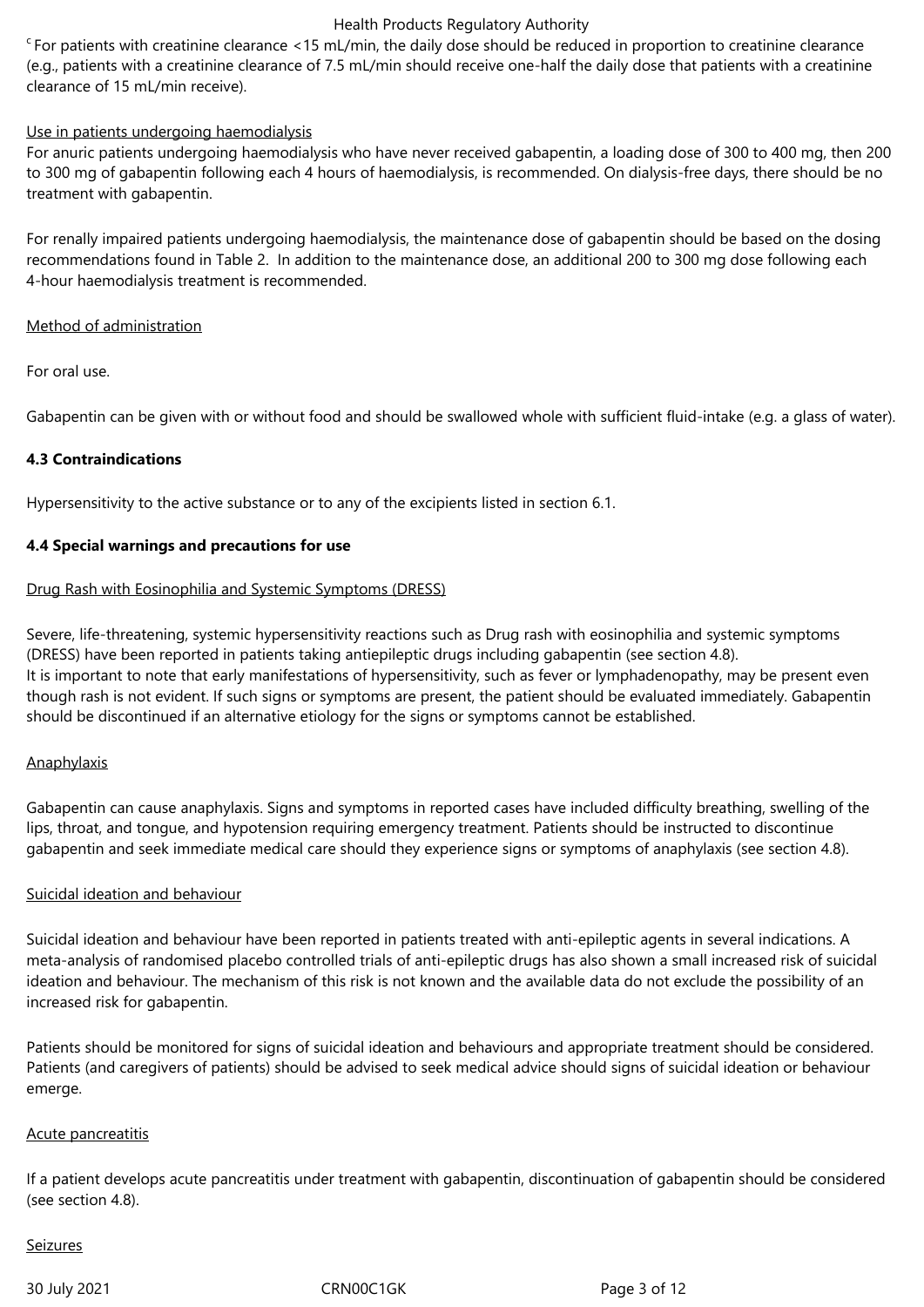Although there is no evidence of rebound seizures with gabapentin, abrupt withdrawal of anticonvulsants in epileptic patients may precipitate status epilepticus (see section 4.2).

As with other antiepileptic medicinal products, some patients may experience an increase in seizure frequency or the onset of new types of seizures with gabapentin.

As with other anti-epileptics, attempts to withdraw concomitant anti-epileptics in treatment refractive patients on more than one anti-epileptic, in order to reach gabapentin monotherapy have a low success rate.

Gabapentin is not considered effective against primary generalized seizures such as absences and may aggravate these seizures in some patients. Therefore, gabapentin should be used with caution in patients with mixed seizures including absences.

Gabapentin treatment has been associated with dizziness and somnolence, which could increase the occurrence of accidental injury (fall). There have also been post-marketing reports of confusion, loss of consciousness and mental impairment. Therefore, patients should be advised to exercise caution until they are familiar with the potential effects of the medication.

#### Concomitant use with opioids and other CNS depressants

Patients who require concomitant treatment with central nervous system (CNS) depressants, including opioids, should be carefully observed for signs of CNS depression, such as somnolence, sedation, and respiratory depression. Patients who use gabapentin and morphine concomitantly may experience increases in gabapentin concentrations. The dose of gabapentin, or concomitant treatment with CNS depressants including opioids, should be reduced appropriately (see section 4.5).

Caution is advised when prescribing gabapentin concomitantly with opioids due to risk of CNS depression. In a population-based, observational, nested case-control study of opioid users, co‑prescription of opioids and gabapentin was associated with an increased risk for opioid-related death compared to opioid prescription use alone (adjusted odds ratio [aOR], 1.49 [95% CI, 1.18 to 1.88, p<0.001]).

#### Respiratory depression

Gabapentin has been associated with severe respiratory depression. Patients with compromised respiratory function, respiratory or neurological disease, renal impairment, concomitant use of CNS depressants and the elderly might be at higher risk of experiencing this severe adverse reaction. Dose adjustments might be necessary in these patients.

# Elderly (over 65 years of age)

No systematic studies in patients 65 years or older have been conducted with gabapentin. In one double blind study in patients with neuropathic pain, somnolence, peripheral oedema and asthenia occurred in a somewhat higher percentage in patients aged 65 years or above, than in younger patients. Apart from these findings, clinical investigations in this age group do not indicate an adverse event profile different from that observed in younger patients.

#### Paediatric population

The effects of long-term (greater than 36 weeks) gabapentin therapy on learning, intelligence, and development in children and adolescents have not been adequately studied. The benefits of prolonged therapy must therefore be weighed against the potential risks of such therapy.

#### Abuse and dependence

Cases of abuse and dependence have been reported in the post-marketing database. Carefully evaluate patients for a history of drug abuse and observe them for possible signs of gabapentin abusee.g. drug-seeking behaviour, dose escalation, development of tolerance.

#### Laboratory tests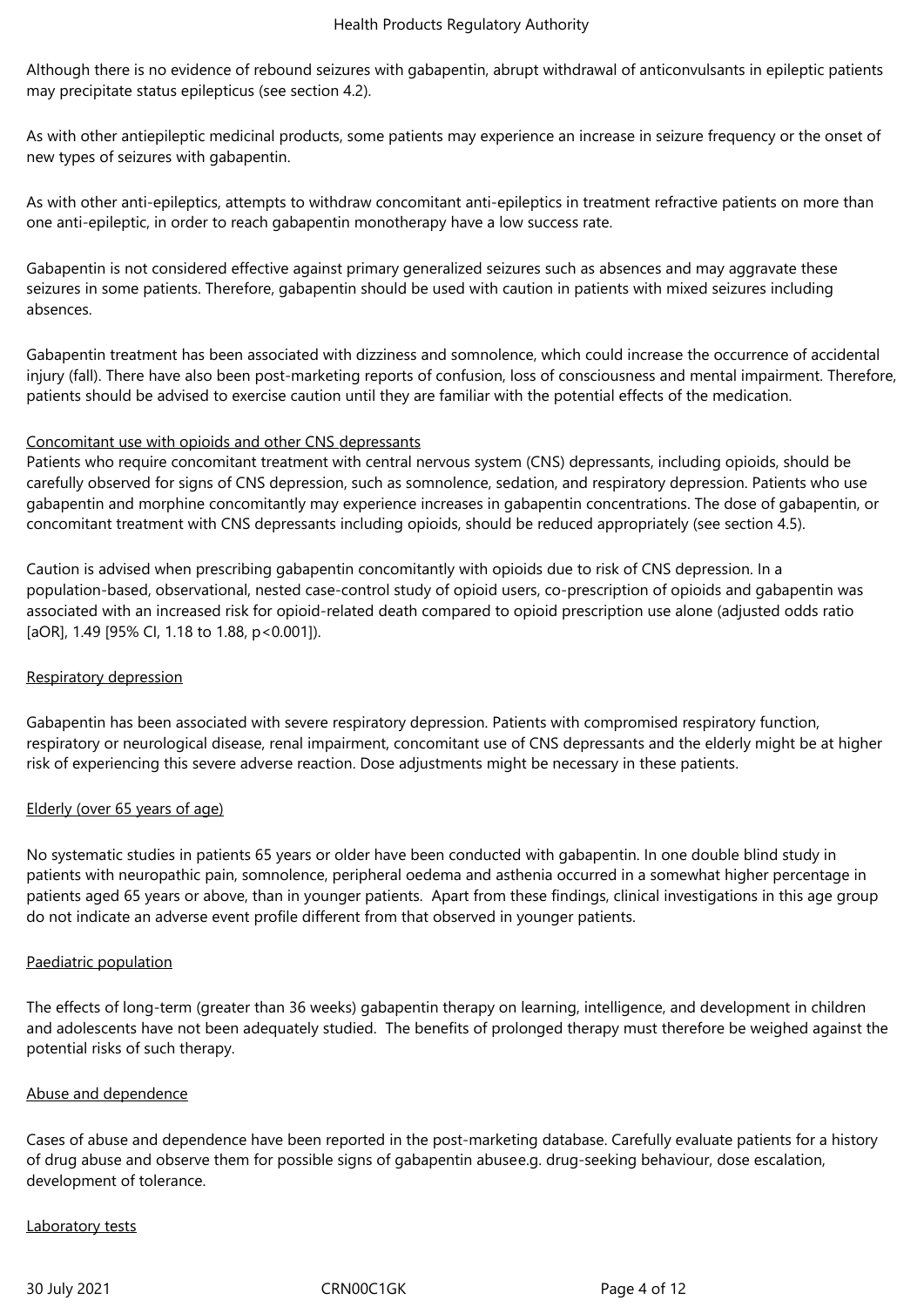False positive readings may be obtained in the semi-quantitative determination of total urine protein by dipstick tests. It is therefore recommended to verify such a positive dipstick test result by methods based on a different analytical principle such as the Biuret method, turbidimetric or dye-binding methods, or to use these alternative methods from the beginning.

#### Excipients with known effect

Neurontin hard capsules contain lactose. Patients with rare hereditary problems of galactose intolerance, the Lapp lactase deficiency or glucose-galactose malabsorption should not take this medicine.

Neurontin 100 mg, 300 mg and 400 mg hard capsules contain less than 1 mmol sodium (23 mg) per capsule. Patients on low sodium diets can be informed that this medicinal product is essentially 'sodium free'.

#### **4.5 Interaction with other medicinal products and other forms of interactions**

There are spontaneous and literature case reports of respiratory depression, sedation, and death associated with gabapentin when co-administered with CNS depressants, including opioids. In some of these reports, the authors considered the combination of gabapentin with opioids to be a particular concern in frail patients, in the elderly, in patients with serious underlying respiratory disease, with polypharmacy, and in those with substance abuse disorders.

In a study involving healthy volunteers (N=12), when a 60 mg controlled-release morphine capsule was administered 2 hours prior to a 600 mg gabapentin capsule, mean gabapentin AUC increased by 44% compared to gabapentin administered without morphine. Therefore, patients who require concomitant treatment with opioids should be carefully observed for signs of CNS depression, such as somnolence, sedation and respiratory depression and the dose of gabapentin or opioid should be reduced appropriately.

No interaction between gabapentin and phenobarbital, phenytoin, valproic acid, or carbamazepine has been observed.

Gabapentin steady-state pharmacokinetics are similar for healthy subjects and patients with epilepsy receiving these antiepileptic agents.

Co-administration of gabapentin with oral contraceptives containing norethindrone and/or ethinyl estradiol, does not influence the steady-state pharmacokinetics of either component.

Co-administration of gabapentin with antacids containing aluminium and magnesium, reduces gabapentin bioavailability up to 24%. It is recommended that gabapentin be taken at the earliest two hours following antacid administration.

Renal excretion of gabapentin is unaltered by probenecid.

A slight decrease in renal excretion of gabapentin that is observed when it is co-administered with cimetidine is not expected to be of clinical importance.

# **4.6 Fertility, pregnancy and lactation**

#### **Pregnancy**

# *Risk related to epilepsy and antiepileptic medicinal products in general*

The risk of birth defects is increased by a factor of  $2 - 3$  in the offspring of mothers treated with an antiepileptic medicinal product. Most frequently reported are cleft lip, cardiovascular malformations and neural tube defects. Multiple antiepileptic drug therapy may be associated with a higher risk of congenital malformations than monotherapy, therefore it is important that monotherapy is practised whenever possible. Specialist advice should be given to women who are likely to become pregnant or who are of childbearing potential and the need for antiepileptic treatment should be reviewed when a woman is planning to become pregnant. No sudden discontinuation of antiepileptic therapy should be undertaken as this may lead to breakthrough seizures, which could have serious consequences for both mother and child. Developmental delay in children of mothers with epilepsy has been observed rarely. It is not possible to differentiate if the developmental delay is caused by genetic, social factors, maternal epilepsy or the antiepileptic therapy.

#### *Risk related to gabapentin*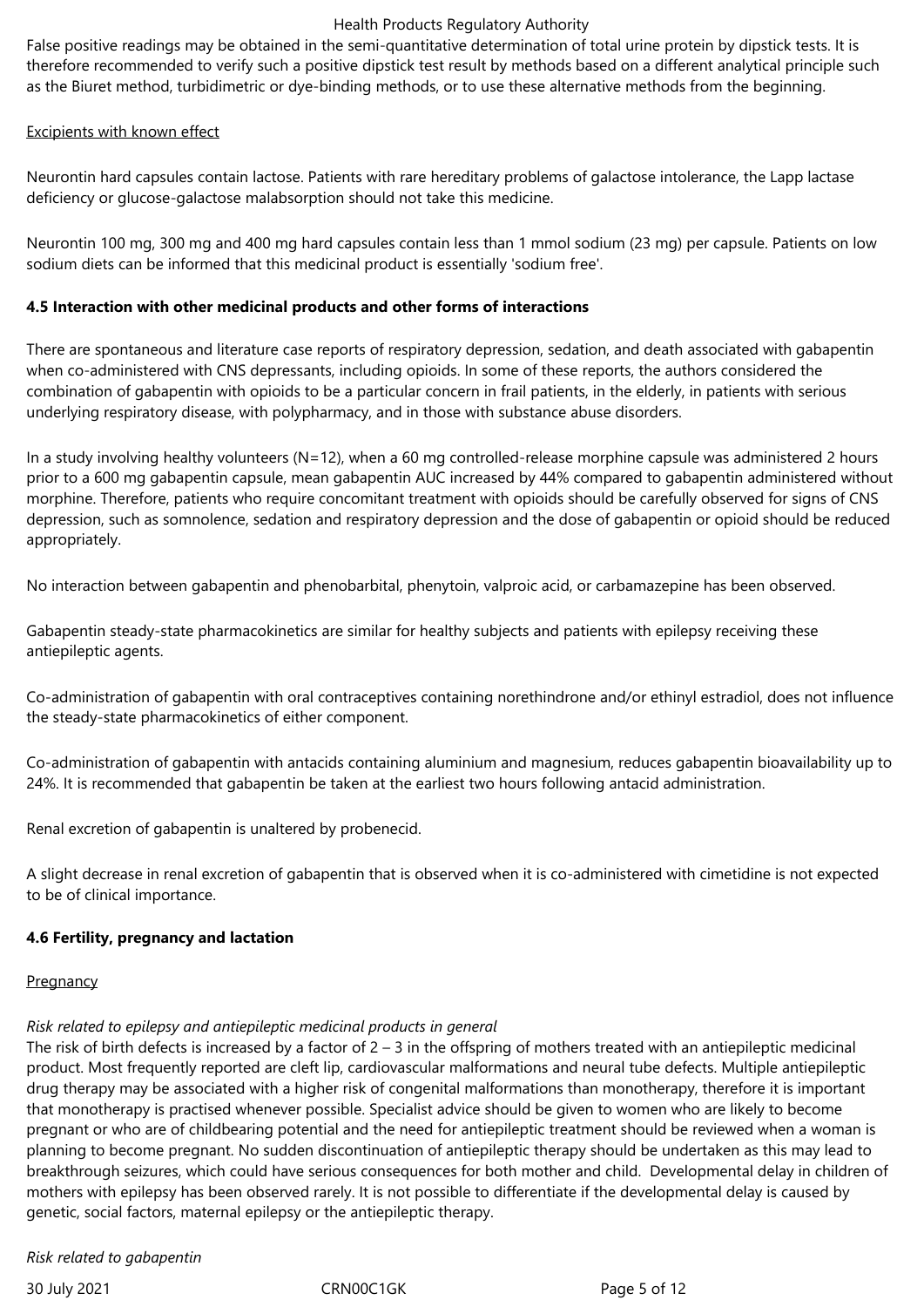Gabapentin crosses the human placenta.

There are no or limited amount of data from the use of gabapentin in pregnant women.

Studies in animals have shown reproductive toxicity (see section 5.3). The potential risk for humans is unknown. Gabapentin should not be used during pregnancy unless the potential benefit to the mother clearly outweighs the potential risk to the foetus.

No definite conclusion can be made as to whether gabapentin is causally associated with an increased risk of congenital malformations when taken during pregnancy, because of epilepsy itself and the presence of concomitant antiepileptic medicinal products during each reported pregnancy.

#### Breast-feeding

Gabapentin is excreted in human milk. Because the effect on the breast-fed infant is unknown, caution should be exercised when gabapentin is administered to a breast-feeding mother. Gabapentin should be used in breast-feeding mothers only if the benefits clearly outweigh the risks.

# Fertility

There is no effect on fertility in animal studies (see section 5.3).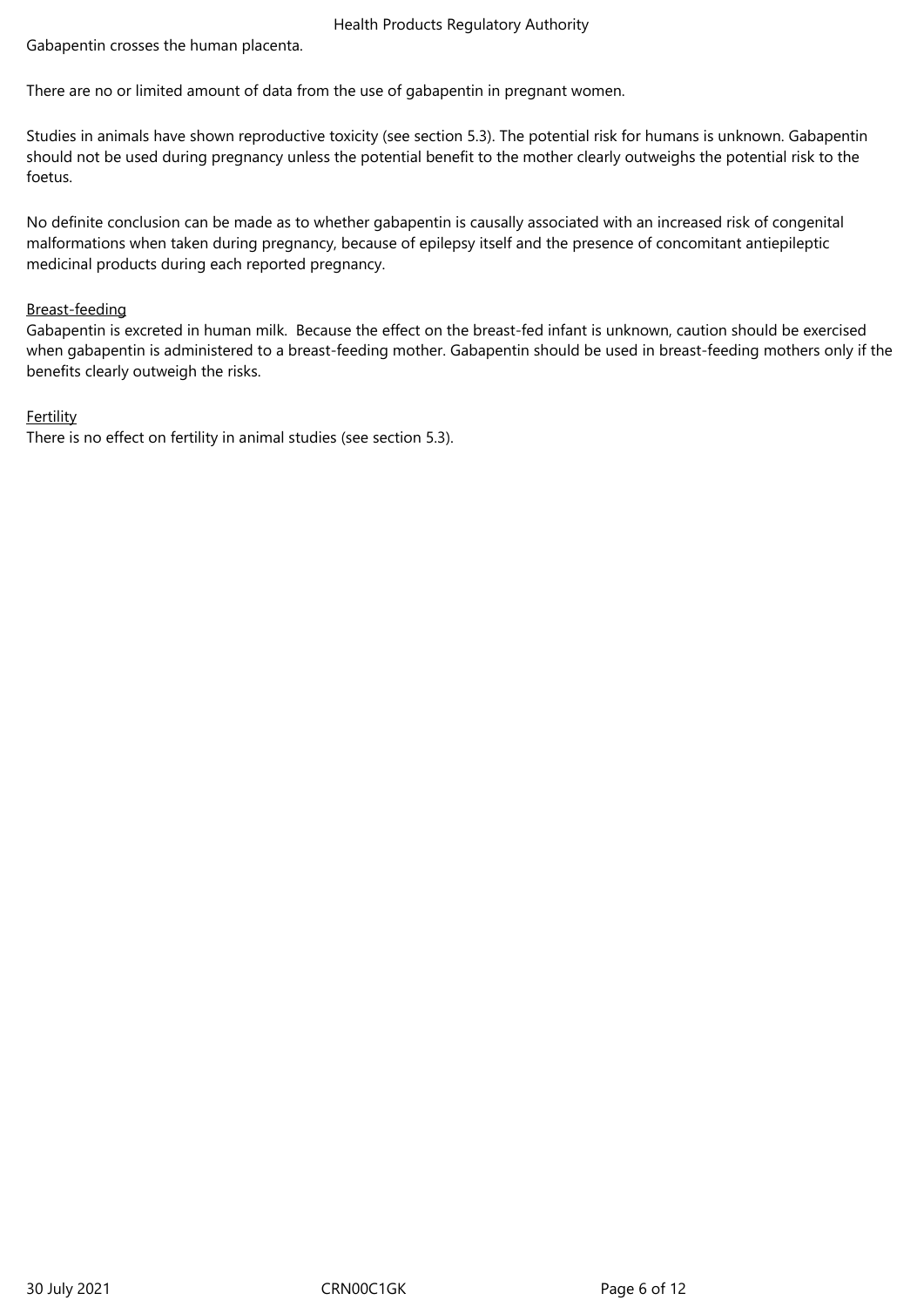#### **4.7 Effects on ability to drive and use machines**

Gabapentin may have minor or moderate influence on the ability to drive and use machines. Gabapentin acts on the central nervous system and may cause drowsiness, dizziness or other related symptoms. Even, if they were only of mild or moderate degree, these undesirable effects could be potentially dangerous in patients driving or operating machinery. This is especially true at the beginning of the treatment and after increase in dose.

#### **4.8 Undesirable effects**

The adverse reactions observed during clinical studies conducted in epilepsy (adjunctive and monotherapy) and neuropathic pain have been provided in a single list below by class and frequency: very common (≥ 1/10); common (≥ 1/100 to < 1/10); uncommon (≥ 1/1,000 to < 1/100); rare (≥ 1/10,000 to < 1/1,000); very rare (< 1/10,000).Where an adverse reaction was seen at different frequencies in clinical studies, it was assigned to the highest frequency reported.

Additional reactions reported from post-marketing experience are included as frequency Not known (cannot be estimated from the available data) in italics in the list below.

Within each frequency grouping, undesirable effects are presented in order of decreasing seriousness.

|                                           | System organ class   Adverse drug reactions                                                                                                                                                                                                |  |  |
|-------------------------------------------|--------------------------------------------------------------------------------------------------------------------------------------------------------------------------------------------------------------------------------------------|--|--|
| <b>Infections and infestations</b>        |                                                                                                                                                                                                                                            |  |  |
| Very Common                               | viral infection                                                                                                                                                                                                                            |  |  |
| Common                                    | pneumonia, respiratory infection, urinary tract infection, infection, otitis media                                                                                                                                                         |  |  |
|                                           | Blood and the lymphatic system disorders                                                                                                                                                                                                   |  |  |
| Common                                    | leucopenia                                                                                                                                                                                                                                 |  |  |
| Not known                                 | thrombocytopenia                                                                                                                                                                                                                           |  |  |
| Immune system disorders                   |                                                                                                                                                                                                                                            |  |  |
| Uncommon                                  | allergic reactions (e.g. urticaria)                                                                                                                                                                                                        |  |  |
| Not known                                 | hypersensitivity syndrome (a systemic reaction with a variable presentation that can include fever, rash,<br>hepatitis, lymphadenopathy, eosinophilia, and sometimes other signs and symptoms), anaphylaxis (see<br>section 4.4)           |  |  |
| <b>Metabolism and nutrition disorders</b> |                                                                                                                                                                                                                                            |  |  |
| Common                                    | anorexia, increased appetite                                                                                                                                                                                                               |  |  |
| Uncommon                                  | hyperglycemia (most often observed in patients with diabetes)                                                                                                                                                                              |  |  |
| Rare                                      | hypoglycaemia (most often observed in patients with diabetes)                                                                                                                                                                              |  |  |
| Not known                                 | hyponatraemia                                                                                                                                                                                                                              |  |  |
| <b>Psychiatric disorders</b>              |                                                                                                                                                                                                                                            |  |  |
| Common                                    | hostility, confusion and emotional lability, depression, anxiety, nervousness, thinking abnormal                                                                                                                                           |  |  |
| Uncommon                                  | agitation                                                                                                                                                                                                                                  |  |  |
| Not known                                 | hallucinations                                                                                                                                                                                                                             |  |  |
| Nervous system disorders                  |                                                                                                                                                                                                                                            |  |  |
| Very Common                               | somnolence, dizziness, ataxia                                                                                                                                                                                                              |  |  |
| Common<br>Uncommon                        | convulsions, hyperkinesias, dysarthria, amnesia, tremor, insomnia, headache, sensations such as<br>paresthesia, hypaesthesia, coordination abnormal, nystagmus, increased, decreased, or absent reflexes<br>hypokinesia, mental impairment |  |  |
| Rare                                      | loss of consciousness                                                                                                                                                                                                                      |  |  |
| Not known                                 | other movement disorders (e.g. choreoathetosis, dyskinesia, dystonia)                                                                                                                                                                      |  |  |
| <b>Eye disorders</b>                      |                                                                                                                                                                                                                                            |  |  |
| Common                                    | visual disturbances such as amblyopia, diplopia                                                                                                                                                                                            |  |  |
| <b>Ear and labyrinth disorders</b>        |                                                                                                                                                                                                                                            |  |  |
| Common                                    | vertigo                                                                                                                                                                                                                                    |  |  |
| Not known                                 | tinnitus                                                                                                                                                                                                                                   |  |  |
| <b>Cardiac disorders</b>                  |                                                                                                                                                                                                                                            |  |  |
| Uncommon                                  | palpitations                                                                                                                                                                                                                               |  |  |
| <b>Vascular disorders</b>                 |                                                                                                                                                                                                                                            |  |  |
| Common                                    | hypertension, vasodilatation                                                                                                                                                                                                               |  |  |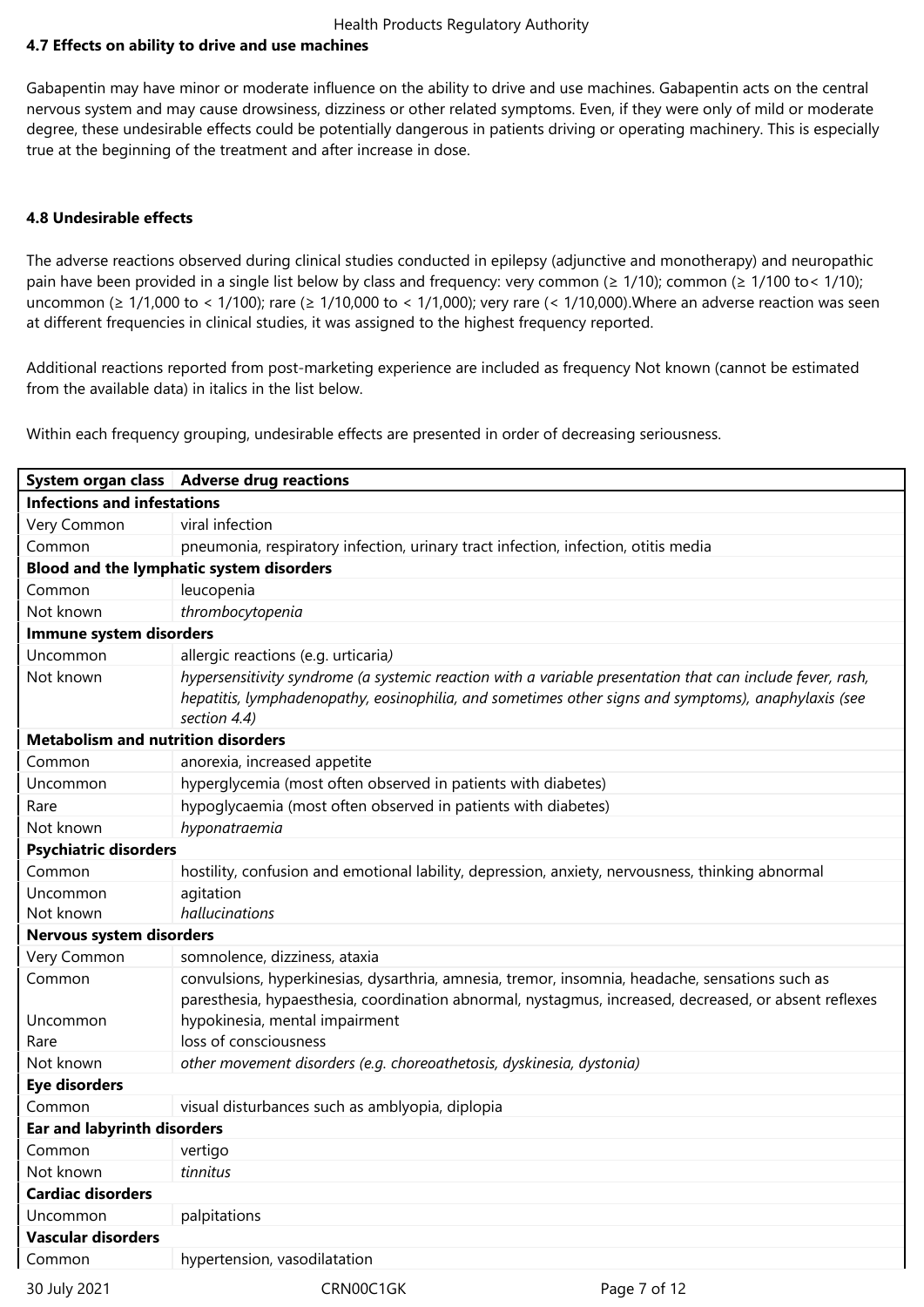| Rare                                   | respiratory depression                                                                                                                                                                                                                            |  |  |
|----------------------------------------|---------------------------------------------------------------------------------------------------------------------------------------------------------------------------------------------------------------------------------------------------|--|--|
| <b>Gastrointestinal disorders</b>      |                                                                                                                                                                                                                                                   |  |  |
| Common                                 | vomiting, nausea, dental abnormalities, gingivitis, diarrhoea, abdominal pain, dyspepsia, constipation,<br>dry mouth or throat, flatulence                                                                                                        |  |  |
| Uncommon                               | dysphagia                                                                                                                                                                                                                                         |  |  |
| Not known                              | pancreatitis                                                                                                                                                                                                                                      |  |  |
| <b>Hepatobiliary disorders</b>         |                                                                                                                                                                                                                                                   |  |  |
| Notknown                               | hepatitis, jaundice                                                                                                                                                                                                                               |  |  |
| Skin and subcutaneous tissue disorders |                                                                                                                                                                                                                                                   |  |  |
| Common                                 | facial oedema, purpura most often described as bruises resulting from physical trauma, rash, pruritus,<br>acne                                                                                                                                    |  |  |
| Not known                              | Stevens-Johnson syndrome, angioedema, erythema multiforme, alopecia, drug rash with eosinophilia and<br>systemic symptoms (see section 4.4)                                                                                                       |  |  |
|                                        | Musculoskeletal and connective tissue disorders                                                                                                                                                                                                   |  |  |
| Common                                 | arthralgia, myalgia, back pain, twitching                                                                                                                                                                                                         |  |  |
| Not known                              | rhabdomyolysis, myoclonus                                                                                                                                                                                                                         |  |  |
| <b>Renal and urinary disorder</b>      |                                                                                                                                                                                                                                                   |  |  |
| Not known                              | acute renal failure, incontinence                                                                                                                                                                                                                 |  |  |
|                                        | <b>Reproductive system and breast disorders</b>                                                                                                                                                                                                   |  |  |
| Common                                 | impotence                                                                                                                                                                                                                                         |  |  |
| Not known                              | breast hypertrophy, gynaecomastia, sexual dysfunction (including changes in libido, ejaculation disorders<br>and anorgasmia)                                                                                                                      |  |  |
|                                        | <b>General disorders and administration site conditions</b>                                                                                                                                                                                       |  |  |
| Very Common                            | fatique, fever                                                                                                                                                                                                                                    |  |  |
| Common                                 | peripheral oedema, abnormal gait, asthenia, pain, malaise, flu syndrome                                                                                                                                                                           |  |  |
| Uncommon<br>Not known                  | generalized oedema<br>withdrawal reactions (mostly anxiety, insomnia, nausea, pains, sweating), chest pain. Sudden unexplained<br>deaths have been reported where a causal relationship to treatment with gabapentin has not been<br>established. |  |  |
| <b>Investigations</b>                  |                                                                                                                                                                                                                                                   |  |  |
| Common                                 | WBC (white blood cell count) decreased, weight gain                                                                                                                                                                                               |  |  |
| Uncommon                               | elevated liver function tests SGOT (AST), SGPT (ALT) and bilirubin                                                                                                                                                                                |  |  |
| Not known                              | blood creatine phosphokinase increased                                                                                                                                                                                                            |  |  |
|                                        | Injury, poisoning and procedural complications                                                                                                                                                                                                    |  |  |
| Common                                 | accidental injury, fracture, abrasion                                                                                                                                                                                                             |  |  |
| Uncommon                               | fall                                                                                                                                                                                                                                              |  |  |

Under treatment with gabapentin cases of acute pancreatitis were reported. Causality with gabapentin is unclear (see section 4.4).

In patients on haemodialysis due to end-stage renal failure, myopathy with elevated creatine kinase levels has been reported.

Respiratory tract infections, otitis media, convulsions and bronchitis were reported only in clinical studies in children. Additionally, in clinical studies in children, aggressive behaviour and hyperkinesias were reported commonly.

#### Reporting of suspected adverse reactions

Reporting suspected adverse reactions after authorisation of the medicinal product is important. It allows continued monitoring of the benefit/risk balance of the medicinal product. Healthcare professionals are asked to report any suspected adverse reactions via HPRA Pharmacovigilance. Website: www.hpra.ie

#### **4.9 Overdose**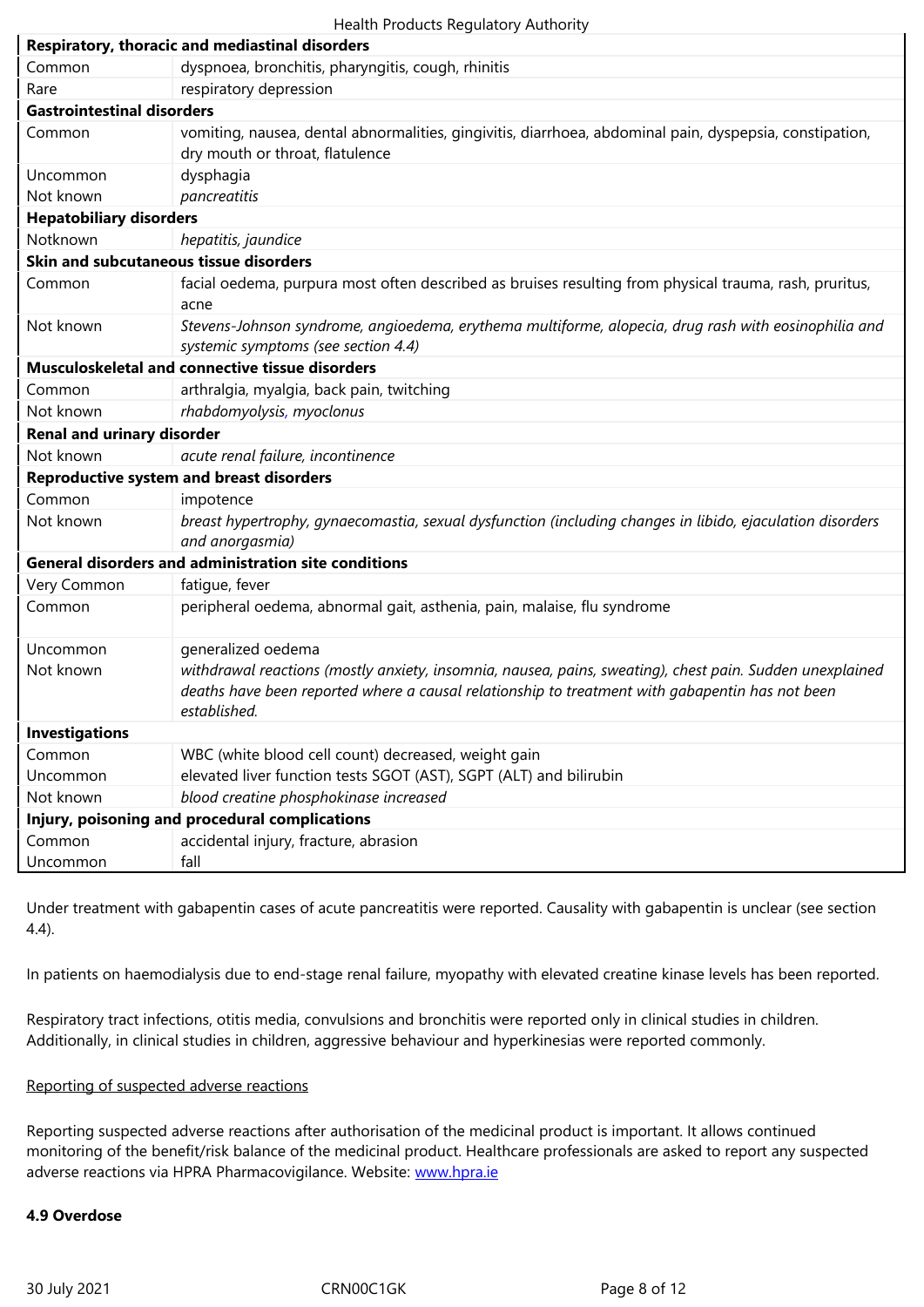Acute, life-threatening toxicity has not been observed with gabapentin overdoses of up to 49 g. Symptoms of the overdoses included dizziness, double vision, slurred speech, drowsiness, loss of consciousness, lethargy and mild diarrhoea. All patients recovered fully with supportive care. Reduced absorption of gabapentin at higher doses may limit drug absorption at the time of overdosing and, hence, minimise toxicity from overdoses.

Overdoses of gabapentin, particularly in combination with other CNS depressant medications, may result in coma.

Although gabapentin can be removed by haemodialysis, based on prior experience it is usually not required. However, in patients with severe renal impairment, haemodialysis may be indicated.

An oral lethal dose of gabapentin was not identified in mice and rats given doses as high as 8000 mg/kg. Signs of acute toxicity in animals included ataxia, laboured breathing, ptosis, hypoactivity, or excitation.

#### **5 PHARMACOLOGICAL PROPERTIES**

#### **5.1 Pharmacodynamic properties**

Pharmacotherapeutic groups: Other antiepileptics ATC code: N03AX12

#### Mechanism of action

Gabapentin readily enters the brain and prevents seizures in a number of animal models of epilepsy. Gabapentin does not possess affinity for either GABAA or GABAB receptor nor does it alter the metabolism of GABA. It does not bind to other neurotransmitter receptors of the brain and does not interact with sodium channels. Gabapentin binds with high affinity to the α2δ (alpha-2-delta) subunit of voltage-gated calcium channels and it is proposed that binding to the α2δ subunit may be involved in gabapentin's anti-seizure effects in animals. Broad panel screening does not suggest any other drug targets other than α2δ.

Evidence from several pre-clinical models inform that the pharmacological activity of gabapentin may be mediated via binding to α2δ through a reduction in release of excitatory neurotransmitters in regions of the central nervous system. Such activity may underlie gabapentin's anti-seizure activity. The relevance of these actions of gabapentin to the anticonvulsant effects in humans remains to be established.

Gabapentin also displays efficacy in several pre-clinical animal pain models. Specific binding of gabapentin to the α2δ subunit is proposed to result in several different actions that may be responsible for analgesic activity in animal models. The analgesic activities of gabapentin may occur in the spinal cord as well as at higher brain centers through interactions with descending pain inhibitory pathways. The relevance of these pre-clinical properties to clinical action in humans is unknown.

#### Clinical efficacy and safety

A clinical trial of adjunctive treatment of partial seizures in paediatric subjects ranging in age from 3 to 12 years, showed a numerical but not statistically significant difference in the 50% responder rate in favour of the gabapentin group compared to placebo. Additional post-hoc analyses of the responder rates by age did not reveal a statistically significant effect of age, either as a continuous or dichotomous variable (age groups 3-5 and 6-12 years).

The data from this additional post-hoc analysis are summarised in the table below:

| Response ( $\geq$ 50% Improved) by Treatment and Age MITT*<br>Population |               |               |         |  |
|--------------------------------------------------------------------------|---------------|---------------|---------|--|
| Age Category                                                             | Placebo       | Gabapentin    | P-Value |  |
| < 6 Years Old                                                            | 4/21 (19.0%)  | 4/17 (23.5%)  | 0.7362  |  |
| 6 to 12 Years Old                                                        | 17/99 (17.2%) | 20/96 (20.8%) | 0.5144  |  |

\*The modified intent to treat population was defined as all patients randomised to study medication who also had evaluable seizure diaries available for 28 days during both the baseline and double-blind phases.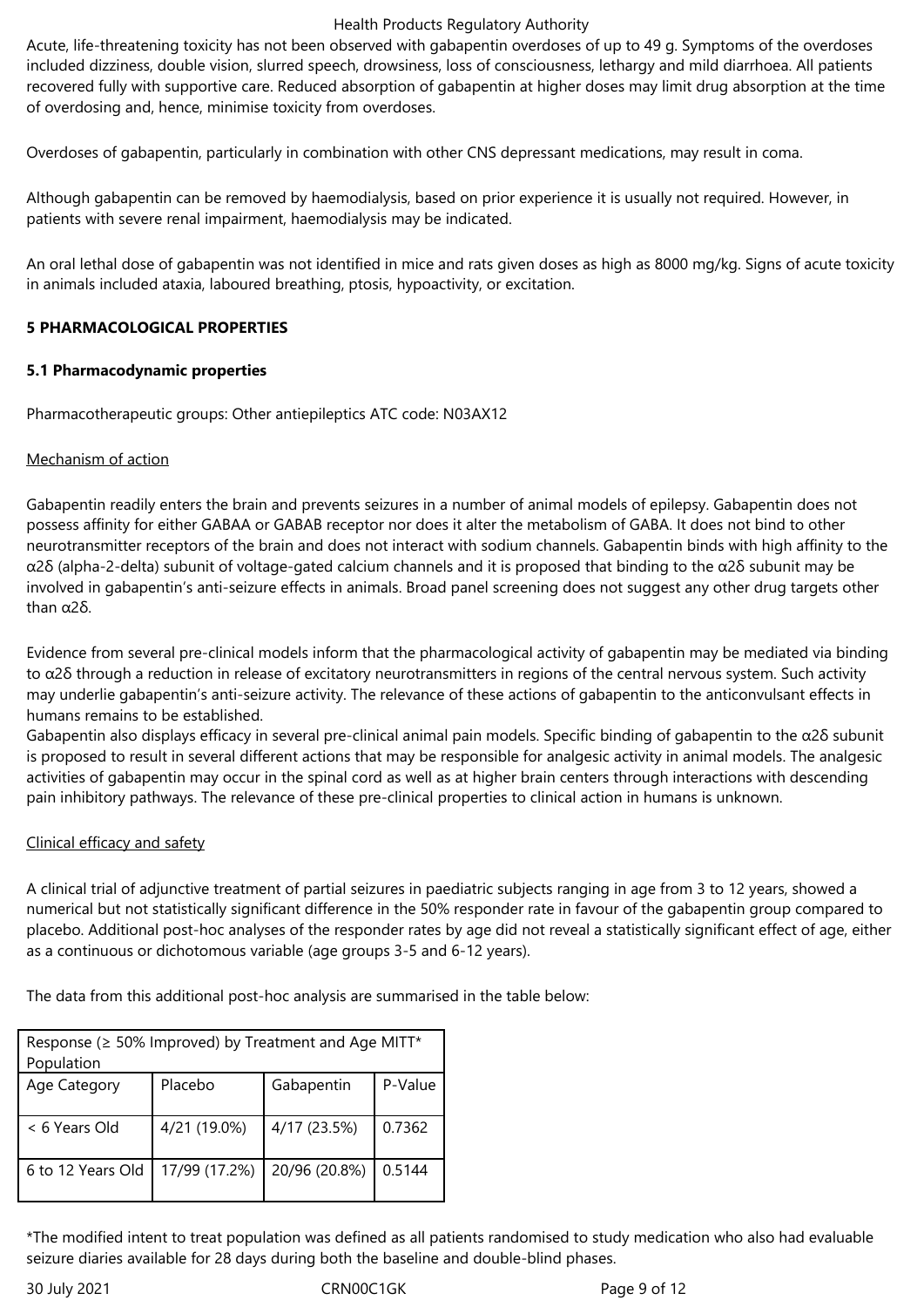# **5.2 Pharmacokinetic properties**

#### **Absorption**

Following oral administration, peak plasma gabapentin concentrations are observed within 2 to 3 hours. Gabapentin bioavailability (fraction of dose absorbed) tends to decrease with increasing dose. Absolute bioavailability of a 300 mg capsule is approximately 60%. Food, including a high-fat diet, has no clinically significant effect on gabapentin pharmacokinetics.

Gabapentin pharmacokinetics are not affected by repeated administration. Although plasma gabapentin concentrations were generally between 2 microgams/mL and 20 microgams/mL in clinical studies, such concentrations were not predictive of safety or efficacy. Pharmacokinetic parameters are given in Table 3.

| ш<br>L<br>↗ | '' |  |
|-------------|----|--|
|             |    |  |

# **SUMMARY OF GABAPENTIN MEAN (%CV) STEADY-STATE PHARMACOKINETIC PARAMETERS FOLLOWING EVERY EIGHT HOURS ADMINISTRATION**

| Pharmacokinetic parameter                                            | 300 mg    |           | 400 mg   |      | 800 mg   |      |
|----------------------------------------------------------------------|-----------|-----------|----------|------|----------|------|
|                                                                      | $(N=7)$   |           | $(N=14)$ |      | $(N=14)$ |      |
|                                                                      | Mean      | %CV       | Mean     | %CV  | Mean     | %CV  |
| $C_{\text{max}}$ (microgams/mL)                                      | 4.02      | (24)      | 5.74     | (38) | 8.71     | (29) |
| $t_{\text{max}}$ (hr)                                                | 2.7       | (18)      | 2.1      | (54) | 1.6      | (76) |
| T1/2 (hr)                                                            | 5.2       | (12)      | 10.8     | (89) | 10.6     | (41) |
| AUC (0-8) microgams $\cdot$ hr/mL)                                   | 24.8      | (24)      | 34.5     | (34) | 51.4     | (27) |
| Ae% (%)                                                              | <b>NA</b> | <b>NA</b> | 47.2     | (25) | 34.4     | (37) |
| $C_{\text{max}}$ = Maximum steady state plasma concentration         |           |           |          |      |          |      |
| $t_{\text{max}}$ = Time for $C_{\text{max}}$                         |           |           |          |      |          |      |
| $T1/2$ = Elimination half-life                                       |           |           |          |      |          |      |
| $AUC(0-8)$ = Steady state area under plasma concentration-time curve |           |           |          |      |          |      |
| from time 0 to 8 hours postdose                                      |           |           |          |      |          |      |
|                                                                      |           |           |          |      |          |      |

Ae% = Percent of dose excreted unchanged into the urine from time 0

to 8 hours postdose

 $NA = Not available$ 

# **Distribution**

Gabapentin is not bound to plasma proteins and has a volume of distribution equal to 57.7 litres. In patients with epilepsy, gabapentin concentrations in cerebrospinal fluid (CSF) are approximately 20% of corresponding steady-state trough plasma concentrations. Gabapentin is present in the breast milk of breast-feeding women.

# Biotransformation

There is no evidence of gabapentin metabolism in humans.Gabapentin does not induce hepatic mixed function oxidase enzymes responsible for drug metabolism.

#### Elimination

Gabapentin is eliminated unchanged solely by renal excretion. The elimination half-life of gabapentin is independent of dose and averages 5 to 7 hours.

In elderly patients, and in patients with impaired renal function, gabapentin plasma clearance is reduced. Gabapentin elimination-rate constant, plasma clearance, and renal clearance are directly proportional to creatinine clearance.

Gabapentin is removed from plasma by haemodialysis. Dosage adjustment in patients with compromised renal function or undergoing haemodialysis is recommended (see section 4.2).

Gabapentin pharmacokinetics in children were determined in 50 healthy subjects between the ages of 1 month and 12 years. In general, plasma gabapentin concentrations in children > 5 years of age are similar to those in adults when dosed on a mg/kg basis.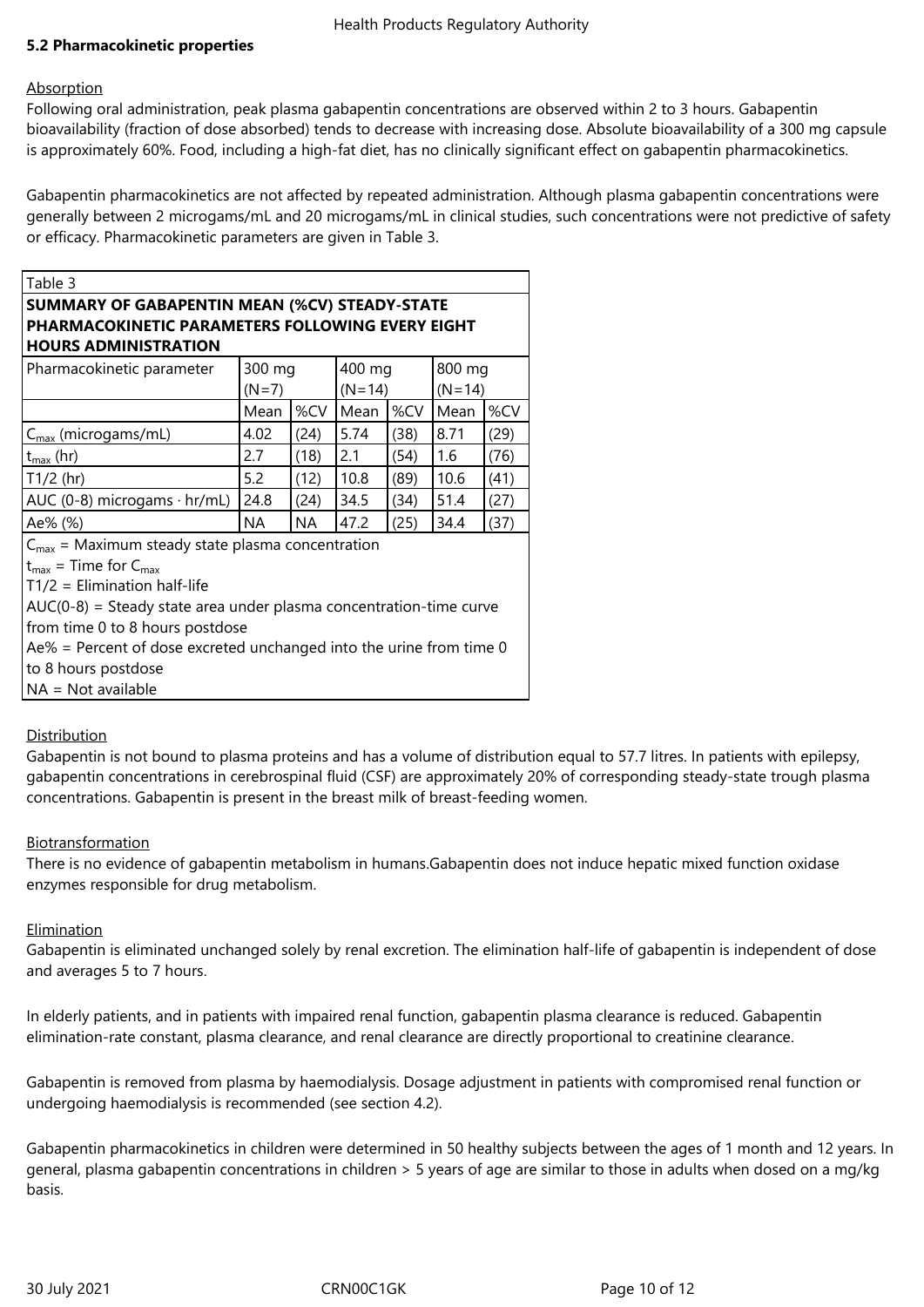In a pharmacokinetic study in 24 healthy paediatric subjects aged between 1 month and 48 months, an approximately 30% lower exposure (AUC), lower C<sub>max</sub> and higher clearance per body weight have been observed in comparison to available reported data in children older than 5 years.

# Linearity/non-linearity

Gabapentin bioavailability (fraction of dose absorbed) decreases with increasing dose which imparts non-linearity to pharmacokinetic parameters which include the bioavailability parameter (F) e.g. Ae%, CL/F, Vd/F.Elimination pharmacokinetics (pharmacokinetic parameters which do not include F such as CLr and T1/2), are best described by linear pharmacokinetics. Steady state plasma gabapentin concentrations are predictable from single-dose data.

# **5.3 Preclinical safety data**

#### **Carcinogenesis**

Gabapentin was given in the diet to mice at 200, 600, and 2000 mg/kg/day and to rats at 250, 1000, and 2000 mg/kg/day for two years. A statistically significant increase in the incidence of pancreatic acinar cell tumours was found only in male rats at the highest dose. Peak plasma drug concentrations in rats at 2000 mg/kg/day are 10 times higher than plasma concentrations in humans given 3600 mg/day. The pancreatic acinar cell tumours in male rats are low-grade malignancies, did not affect survival, did not metastasise or invade surrounding tissue, and were similar to those seen in concurrent controls. The relevance of these pancreatic acinar cell tumours in male rats to carcinogenic risk in humans is unclear.

#### Mutagenesis

Gabapentin demonstrated no genotoxic potential. It was not mutagenic *in vitro* in standard assays using bacterial or mammalian cells. Gabapentin did not induce structural chromosome aberrations in mammalian cells *in vitro* or *in vivo*, and did not induce micronucleus formation in the bone marrow of hamsters.

#### Impairment of fertility

No adverse effects on fertility or reproduction were observed in rats at doses up to 2000 mg/kg (approximately five times the maximum daily human dose on a mg/m<sup>2</sup> of body surface area basis).

#### **Teratogenesis**

Gabapentin did not increase the incidence of malformations, compared to controls, in the offspring of mice, rats, or rabbits at doses up to 50, 30 and 25 times respectively, the daily human dose of 3600 mg, (four, five or eight times, respectively, the human daily dose on a mg/m<sup>2</sup> basis).

Gabapentin induced delayed ossification in the skull, vertebrae, forelimbs, and hindlimbs in rodents, indicative of fetal growth retardation. These effects occurred when pregnant mice received oral doses of 1000 or 3000 mg/kg/day during organogenesis and in rats given 2000 mg/kg prior to and during mating and throughout gestation. These doses are approximately 1 to 5 times the human dose of 3600 mg on a mg/m<sup>2</sup> basis.

No effects were observed in pregnant mice given 500 mg/kg/day (approximately 1/2 of the daily human dose on a mg/m<sup>2</sup> basis).

An increased incidence of hydroureter and/or hydronephrosis was observed in rats given 2000 mg/kg/day in a fertility and general reproduction study, 1500 mg/kg/day in a teratology study, and 500, 1000, and 2000 mg/kg/day in a perinatal and postnatal study. The significance of these findings is unknown, but they have been associated with delayed development. These doses are also approximately 1 to 5 times the human dose of 3600 mg on a mg/m<sup>2</sup> basis.

In a teratology study in rabbits, an increased incidence of post-implantation fetal loss, occurred in pregnant rabbits given 60, 300, and 1500 mg/kg/day during organogenesis. These doses are approximately 0.3 to 8 times the daily human dose of 3600 mg on a mg/m<sup>2</sup> basis. The margins of safety are insufficient to rule out the risk of these effects in humans.

#### **6 PHARMACEUTICAL PARTICULARS**

#### **6.1 List of excipients**

Each hard capsule contains the following excipients: lactose monohydrate, maize starch and talc.

30 July 2021 CRN00C1GK Page 11 of 12 Capsule shell: gelatin, purified water and sodium laurilsulfate.